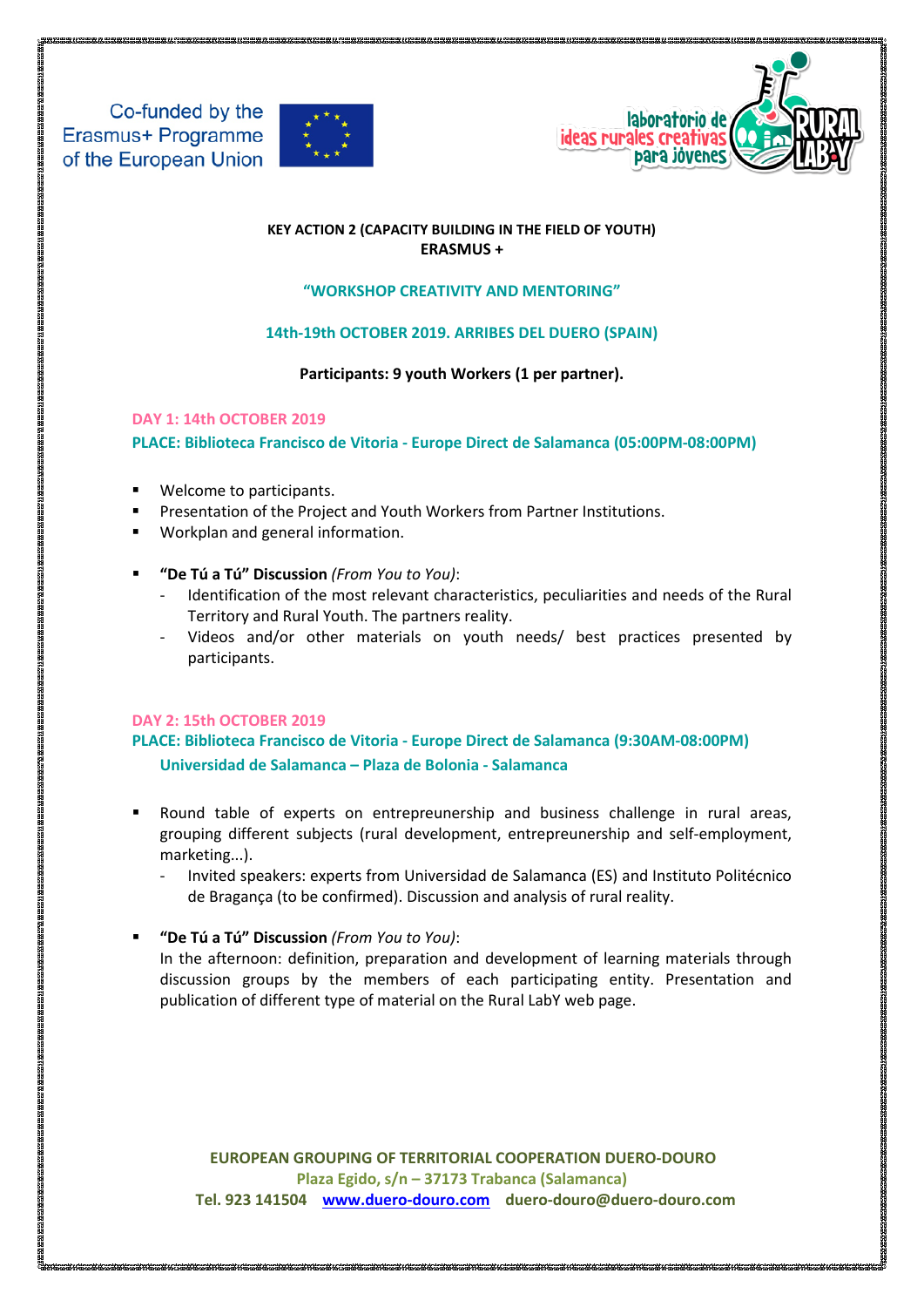



**DAY 3: 16th OCTOBER 2019**

**PLACE: Palaçoulo, Atenor and Picote (Portugal) DEPARTURE TIME (from Salamanca): 8:00 AM**

- Study visit to the scope of the coordinating entity, through a tour of the Arribes territory and border area – Municipalities of Miranda do Douro and Mogadouro, Portugal:
	- Palacoulo: Cutlery industry and its relevance in the territory and Lérias Associação [Cultural](https://www.facebook.com/lerias.associacao/) (social and cultural activities and Traditional Music School);
	- Atenor, AEPGA social and cultural activities (Association for the Study and Protection of Donkey Cattle).
- **"De Tú a Tú" Discussion** *(From You to You)*:
	- Identification of the most relevant characteristics, peculiarities and needs of the Rural Territory and Rural Youth, in terms of social, cultural and economic issues.
	- Social Economy and Innovation Cultural and Social organizations.

Invited speakers (to be confirmed): ALDEIA, Lerias Cultural Association, FRAUGA, young wine producers, young rural inhabitants and students, International Wine Root, etc.

Participation of Youth leaders of Arribes Territory in order to enrich the discussion and dialogue, Exchange of rural territory views / different countries, etc.

### **DAY 4: 17th OCTOBER 2019**

# **PLACE: Biblioteca Francisco de Vitoria - Europe Direct de Salamanca (9:30AM-08:00PM) Universidad de Salamanca – Plaza de Bolonia - Salamanca**

 Workshop **"Branding and Identity":** exhibition of attractive professional offers for further exploration, deepening the creation of a professional brand, ways to differentiate professionally, trust and harmony to increase the value of a product or service, results strategy and objectives, visibility through an online communication plan (social networks, blog, business web) and offline (networking actions, participation in the media, congresses, conferences ...).

This training is directed to Youth Workers and Young Community Leaders, with the collaboration of Rural Laby partners and participants from each country, and invited trainers and communication experts:

Identity and Creativity Creating a Professional Brand Community Building Social Media How to pitch Founders

 **EUROPEAN GROUPING OF TERRITORIAL COOPERATION DUERO-DOURO Plaza Egido, s/n – 37173 Trabanca (Salamanca) Tel. 923 141504 [www.duero-douro.com](http://www.duero-douro.com/) duero-douro@duero-douro.com**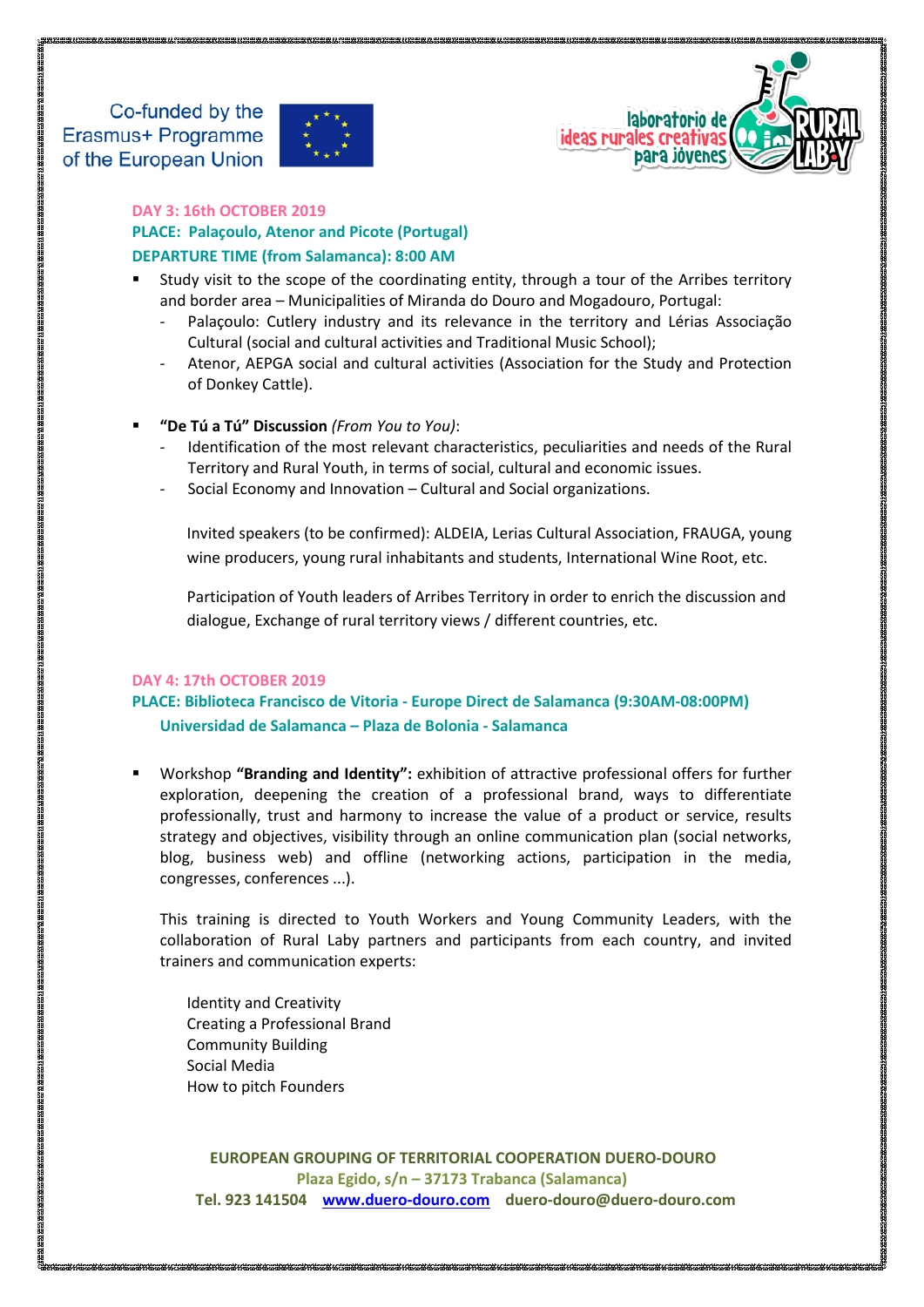



 **"De Tú a Tú" Discussion** *(From You to You)*: Design and development of good practice and learning materials through discussion groups by the members of each participating entity. Presentation and publication of different type of material on the Rural LabY web page.

#### **DAY 5: 18th OCTOBER 2019**

**PLACE: Sayago, Formariz and Fermoselle (SPAIN) DEPARTURE TIME (from Salamanca): 08:00AM**

- Workshop **"Innovation and Employment":** Identification of innovative tools to establish informative strategies and training actions that favor youth entrepreneurship. Different types of employment and entrepreneurship. Invited speakers: Director of ADERISA (Association for Integrated Rural Economic Development of Sayago);
- Visit to companies led by young entrepreneurs in Formariz and Fermoselle: El Regalo de Athenea (oil mill) and Bodega en Fermoselle (wine producer and cellar).

#### **DAY 6: 19th OCTOBER 2019**

# **PLACE: Biblioteca Francisco de Vitoria - Europe Direct de Salamanca (09:30AM-01:00PM) Universidad de Salamanca – Plaza de Bolonia - Salamanca**

- Establishment, constitution and maintenance of the Cooperation Network, which integrates the LAB-Y RURAL Digital Platform, among youth workers, partner entities, collaborators and indirect beneficiaries.
- RURAL LAB-Y Training Video.
- Description of contents and Schedule of the 2nd Rural Laby meeting, which will take place in Portugal, area of the Duero-Douro EGTC, in 2020.

### *ASSOCIATED ENTITIES:*

- *CENTRUL DE INCUBARE CREATIV INOVATIV DE AFACERI (Romania): [www.cicia.ro](http://www.cicia.ro/)*
- *EUROPOS SOCIALINIS VERSLUMO UGDYMO IR INOVATYVIU STUDIJU INSTITUTAS (Lithuania): [www.europe-institute.com](http://www.europe-institute.com/)*
- *FRAUGA Associação para o desenvolvimento integrado de Picote (Portugal): [www.frauga.pt](http://www.frauga.pt/)*
- *SDRUDZENIE ZNAM I MOGA (Bulgary): [www.znamimoga.org](http://www.znamimoga.org/)*
- *TUDÁS ALAPÍTVÁNY (Hungary): tudasalapitvany.hu*
- *UNITED SOCIETIES OF BALKANS ASTIKI ETAIREIA (Greece): [www.usbngo.gr](http://www.usbngo.gr/)*
- *VISMEDNET ASSOCIATION* (Malta): [http://vismednet.org](http://vismednet.org/)
- *ZDRUZENIE INSTITUT ZA RAZVOJ NA ZAEDNICATA (Macedonia): [www.irz.org.mk](http://www.irz.org.mk/)*

### **EUROPEAN GROUPING OF TERRITORIAL COOPERATION DUERO-DOURO**

**Plaza Egido, s/n – 37173 Trabanca (Salamanca)**

 **Tel. 923 141504 [www.duero-douro.com](http://www.duero-douro.com/) duero-douro@duero-douro.com**